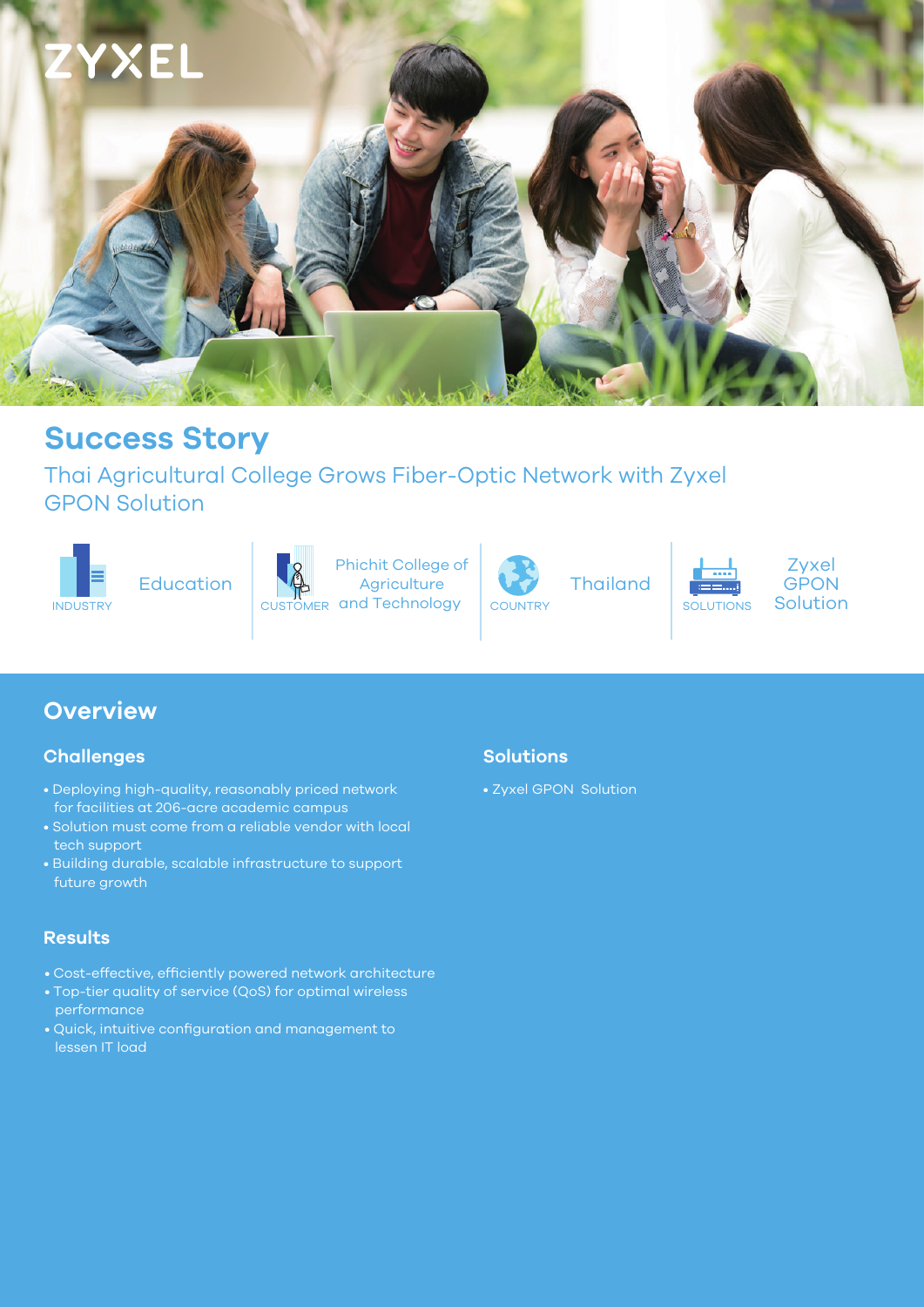# **ZYXEL**

# **Background**

The Phichit College of Agriculture and Technology (PCCAT) was founded in 1977. Located in Phichit Province, Thailand, PCCAT shepherds individuals looking to break into agricultural occupations like crop development, animal husbandry, and fish harvesting. Over the years, the vocational institute has expanded to more than 20 buildings

and remote offices across 206 acres. However, the growing distance between the main office and furthermost buildings was placing enormous pressure on the college's traditional, UTP-based Ethernet. In July of 2018, PCCAT finally decided that its unreliable, low-bandwidth network architecture had to go.

# **Challenges**

Before overhauling its entire network, PCCAT took a careful look at the high-tech challenges that would need to be overcome. Because the school didn't want to be without connectivity for a lengthy period of time, its legacy network would have to be replaced as efficiently as possible. It also wanted high-quality, durable products at a reasonable price and support from a reliable, local vendor. Most importantly, the incoming technology needed to be scalable, since the college would then have the option of further developing its campus. Ultimately, they chose to work with IT Comscience, a trusted Zyxel partner. The solution? Zyxel's fast, dependable, fiber-optic GPON.

# **Solutions and Benefits**

A GPON (gigabit passive optical network) has several clear-cut advantages when compared with more traditional networks. For starters, it's efficient. It uses an unpowered splitter to divvy up a single fiber-optic signal, so one wire can connect many users. This simplicity is also a money saver. With fewer devices to power and manage, GPONs invariably reduce energy and maintenance costs.

PCCAT's GPON consisted of a single optical line terminal (OLT) and 50 home gateway units (HGUs). Zyxel's **Pizza Box 4-port GPON OLT**, which goes by the "pizza box" moniker due to its modest size, showcases multiple port types for myriad network applications. And because its optical signal can be divided among 128 different HGUs, the OLT is the definition of efficiency. To deliver the powerful fiber-optic signal to the entire campus, PCCAT

deployed Zyxel's **Wireless N GPON HGU**. The HGU, a type of optical network terminal, leverages advanced qualityof-service functionality to achieve first-rate performance and coverage. These devices connect to the OLT automatically and can be managed via a handy OMCI (ONT management and control interface), which enables auto-provisioning and remote management.

PCCAT's campus is now connected to the internet via a potent and futureproof fiber-optic network. The school was even able to shore up "last mile" coverage by re-integrating legacy APs and switches. Zyxel's GPON technology has not only made it easier for students and teachers to access and share academic resources, it's given the vocational institute cutting-edge tools to expand and flourish in the years to come.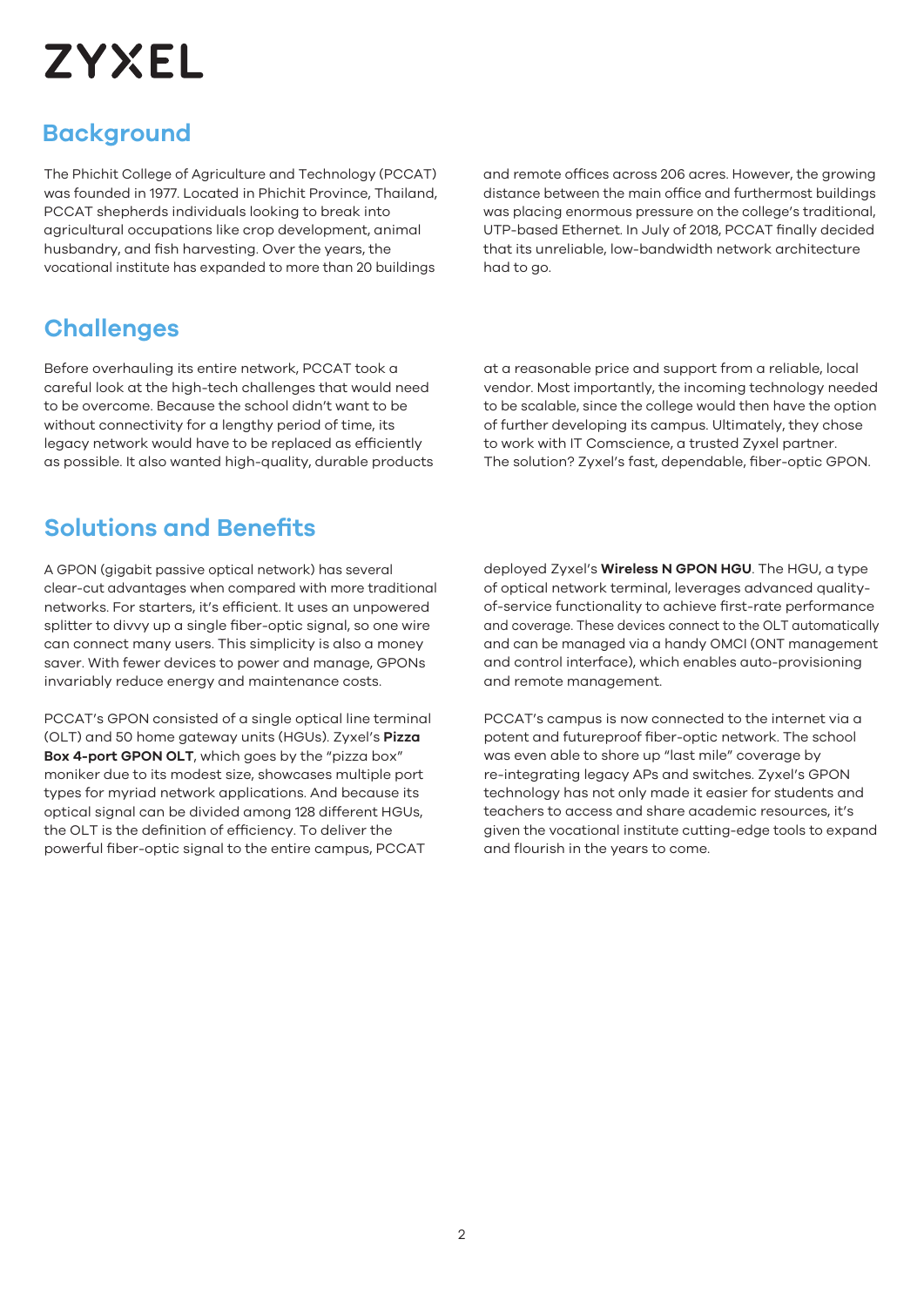![](_page_2_Picture_0.jpeg)

# **Products Used**

#### **OLT1404A • 1U Pizza Box 4-port GPON OLT**

![](_page_2_Picture_3.jpeg)

- Cost-effective solution with compact design
- Temperature-hardened for durability
- Comprehensive QoS to enhance users' triple-play experience
- Field-proven IGMP snooping and proxy for IPTV deployments • Full management capabilities via Zyxel EMS NetAtlas

#### **PMG5318-B20B • Wireless N GPON HGU with 4-port GbE Switch**

![](_page_2_Picture_10.jpeg)

- Integrated internet services through fiber optics
- 2.4 GHz 11n (2x2) for superior performance and coverage
- Advanced QoS ensures quality of triple-play services